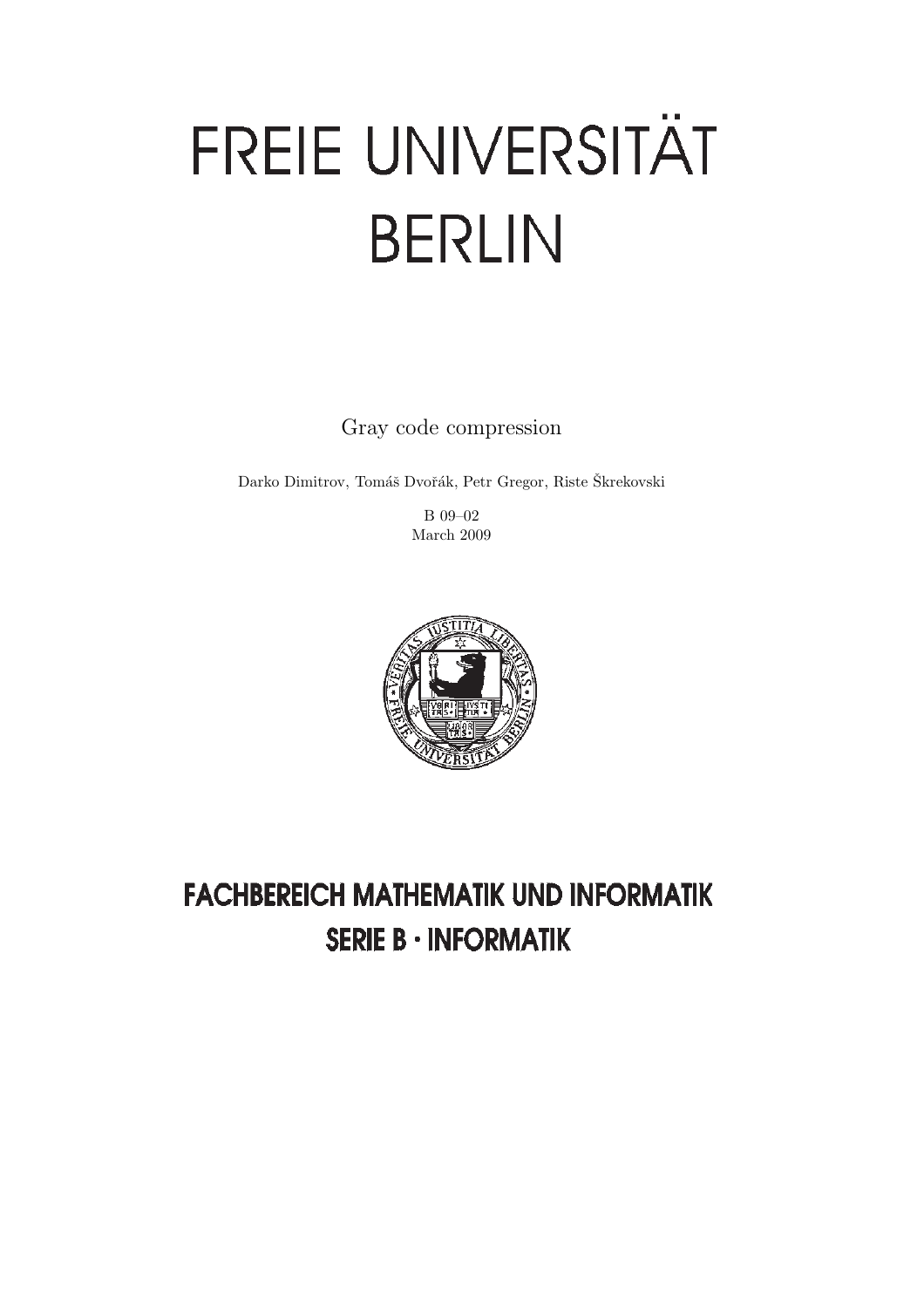### Gray code compression\*

Darko Dimitrov<sup>1</sup>, Tomáš Dvořák<sup>2</sup>, Petr Gregor<sup>2</sup>, and Riste Škrekovski<sup>3</sup>

 $1$  Institut für Informatik, Freie Universität Berlin, Takustraße 9, D–14195 Berlin, Germany Darko.Dimitrov@inf.fu-berlin.de

<sup>2</sup> Faculty of Mathematics and Physics, Charles University, Malostranské nám. 25, 11800 Praha, Czech Republic [Tomas.Dvorak,Petr.Gregor]@mff.cuni.cz

<sup>3</sup> Department of Mathematics, University of Ljubljana, Jadranska 19,Ljubljana, Slovenia Riste.Skrekovski@fmf.uni-lj.si

Abstract. An *n*-bit (cyclic) Gray code is a (cyclic) sequence of all *n*-bit strings such that consecutive strings differ in a single bit. We describe an algorithm which for every positive integer  $n$  constructs an  $n$ -bit cyclic Gray code whose graph of transitions is the d-dimensional hypercube  $Q_d$ if  $n = 2^d$ , or a subgraph of  $Q_d$  if  $2^{d-1} < n < 2^d$ . This allows to compress sequences that follow this code so that only  $\Theta(\log \log n)$  bits per n-bit string are needed.

#### 1 Introduction

An *n*-bit (cyclic) Gray code  $\mathbf{C}_n = (u_1, u_2, \dots, u_N)$  where  $N = 2^n$  is a (cyclic) sequence listing all *n*-bit strings, so that every two consecutive strings differ in exactly one bit. This corresponds to a Hamiltonian path (cycle) in the  $n$ dimensional hypercube  $Q_n$ . A well-known example of such a code [3] is the reflected Gray code  $\Gamma_n$  which may be defined recursively by

$$
\Gamma_1 = (0, 1) \qquad \Gamma_{n+1} = 0 \Gamma_n, 1 \Gamma_n^R \tag{1.1}
$$

where  $b S$  denotes the sequence S with  $b \in \{0, 1\}$  prefixed to each string, and  $S<sup>R</sup>$ denotes the sequence S in reverse order.

Gray codes are named after Frank Gray, who in 1953 patented the use of the reflected code  $\Gamma_n$  for shaft encoders: a pattern representing the code, printed on a shaft, determines the angle of shaft rotation. Since then, a considerable attention has been paid to the research on Gray codes satisfying certain additional properties, and applications have been found in such diverse areas as

<sup>⋆</sup> Supported in part by the Czech-Slovenian bilateral grant MEB 080905, by the GAUK Grant 69408, by the Czech Science Foundation Grant 201/08/P298, and by AARS Research Program P-0297.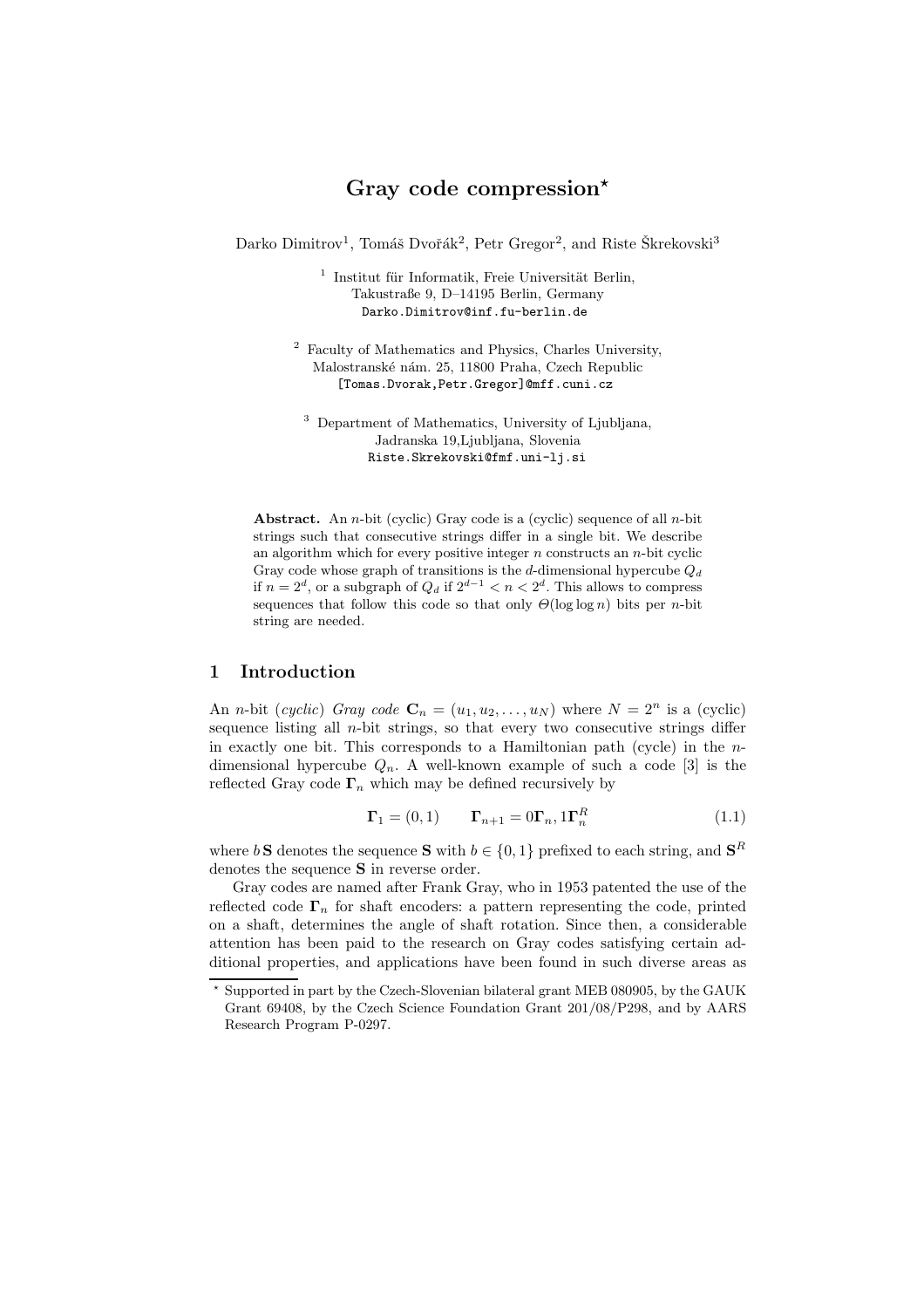graphics and image processing, information retrieval or signal encoding [8]. Here we are particularly concerned with applications of Gray codes in the field of data compression [7, Section 4.2.1].

The transitional sequence  $\tau(\mathbf{C}_n) = [t_1, t_2, \ldots, t_N]$  of a code  $\mathbf{C}_n$  lists the positions (called transitions)  $t_i \in [n] = \{1, 2, ..., n\}$  for  $i \in [N]$  in which  $u_i$  and  $u_{i+1}$  differ. For simplicity, the indices are always taken cyclically, thus  $u_{N+1}$  is identified with  $u_1$ . A graph  $G_{C_n}$  induced by  $\mathbf{C}_n$  (sometimes called the graph of transitions of  $\mathbf{C}_n$ ) is defined by

$$
V(G_{C_n}) = [n] \text{ and } E(G_{C_n}) = \{t_i t_{i+1} \mid i \in [N] \}.
$$

See Figure 1 for an illustration. Slater [9, 10] and independently Bulbena and Ruskey [1], motivated by applications of Gray codes, asked what graphs can be induced by (cyclic) Gray codes. For example, the star  $K_{1,n-1}$  is induced by the reflected Gray code  $\Gamma_n$  defined by (1.1).

The problem to characterize graphs which can be induced by (cyclic) Gray codes is still widely open. By computational search, Bulbena and Ruskey [1] catalogued these graphs for  $n \leq 5$ , and Ernst and Wilmer [12] extended the list to  $n \leq 7$ . For general n, there are only some partial results, positive and negative.

Bulbena and Ruskey [1] showed that every tree of diameter 4 can be induced by a cyclic Gray code. On the other hand, no tree of diameter 3 can be induced by such code. Also, they conjectured that all trees induced by cyclic Gray codes have diameter 2 or 4. This was disproved by Ernst and Wilmer [12] who introduced so called supercomposite Gray codes which induce trees of arbitrarily large diameter. Moreover, they answered two questions from [1] by showing that supercomposite Gray codes induce spanning trees of arbitrary 2-dimensional grids, and for a directed version of the problem, that there are cyclic Gray codes that induce digraphs with no bidirectional edge. Futhermore, Suparta and van Zanten [11] showed that the complete graph can also be induced by cyclic Gray codes, which solves a problem in [12]. Among many open problems posed in [1, 9–12], it is particularly interesting whether paths and cycles can be induced by (cyclic) Gray codes.

In this paper, for every positive integer  $n$  we construct an  $n$ -bit cyclic Gray code  $\mathbf{C}_n$  which induces the d-dimensional hypercube  $Q_d$  if  $n = 2^d$ , or a subgraph of  $Q_d$  if  $2^{d-1} < n < 2^d$ . More precisely, since the vertices of  $G_{C_n}$  are labeled by the elements of  $[n]$ , we obtain the graph  $Q_d^*$  defined by

 $V(Q_d^*) = [2^d]$  and  $E(Q_d^*) = \{xy \mid \text{where } |x - y| = 2^i \text{ for some } 0 \leq i < d\}.$ 

Clearly,  $Q_d^* \cong Q_d$  by the isomorphism that maps  $x \in [2^d]$  to the binary representation of  $x - 1$ .

We conclude the introduction with an explanation of the title of this paper. Note that every Gray code  $\mathbf{C}_n = (u_1, u_2, \dots, u_N)$  is uniquely determined by its first string  $u_1$  and the transitional sequence  $\tau(\mathbf{C}_n) = [t_1, t_2, \ldots, t_N]$ . Since each transition is an integer from [n], it may be encoded with  $d = \lceil \log_2 n \rceil$  bits. This provides a representation of  $\mathbf{C}_n$  with  $\Theta(\log n)$  bits per one *n*-bit string.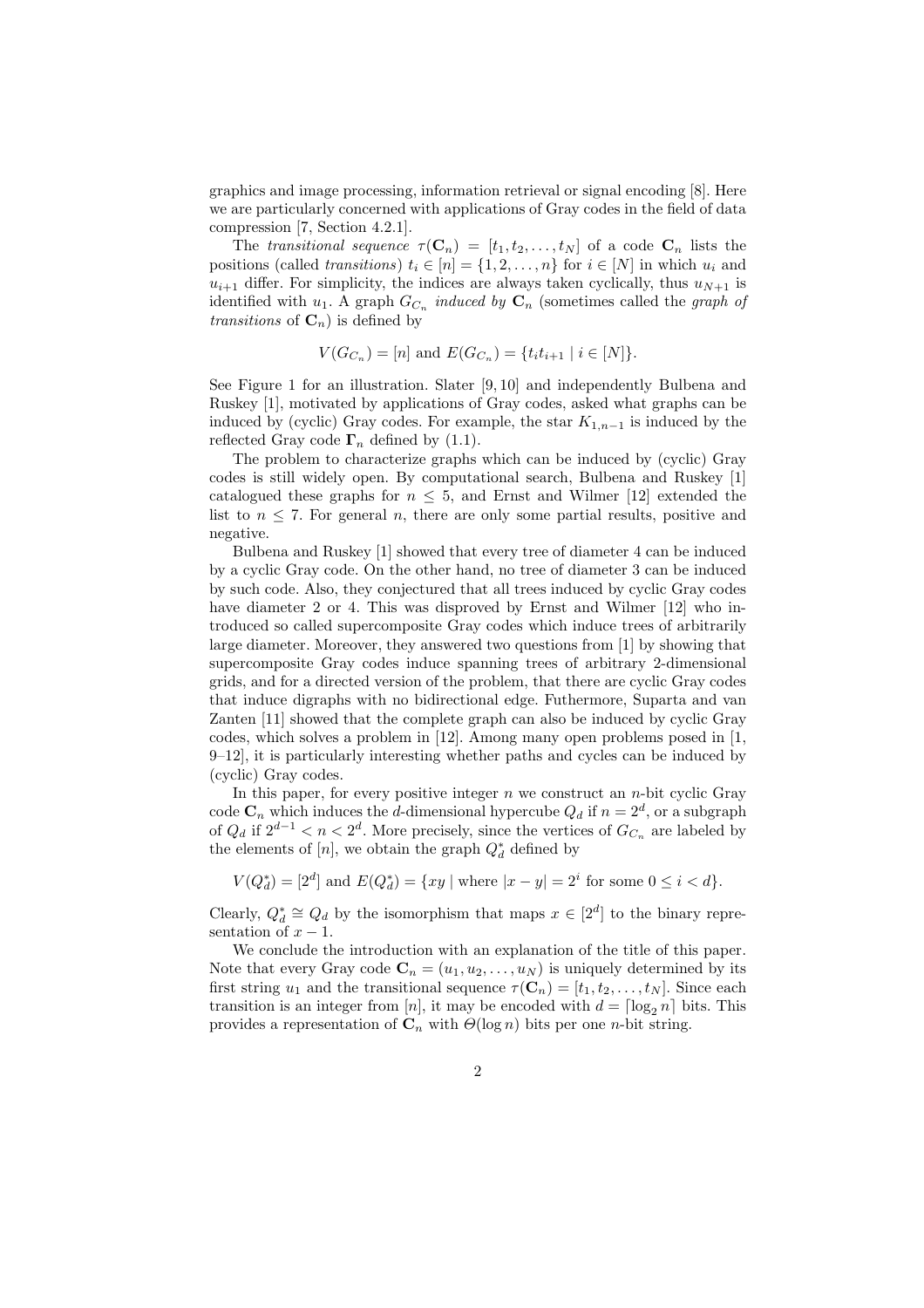

Fig. 1. The cyclic Gray code  $C_4$ , the corresponding Hamiltonian cycle of  $Q_4$ and the graph  $G_{C_4}$  induced by  $C_4$ . The transitional sequence is  $\tau(C_4)$  =  $[3, 1, 2, 1, 3, 4, 3, 1, 2, 1, 3, 1, 2, 4, 2, 1].$ 

However, in case that  $\mathbf{C}_n$  induces a subgraph of  $Q_d^*$ , we may further explore the property that two consecutive transitions of  $\tau(\mathbf{C}_n)$  always form an edge of  $Q_d^*$ . Indeed, each transition  $t_{i+1}$ ,  $i \in [N-1]$ , is then determined by the preceding transition  $t_i$  and by the edge  $t_i t_{i+1} \in E(Q_d^*)$ , which may be represented by its direction

$$
d(t_i t_{i+1}) = j
$$
 such that  $|t_i - t_{i+1}| = 2^j$ .

Consequently, the code  $\mathbf{C}_n$  may be represented by the sequence

$$
u_1, t_1, d(t_1t_2), d(t_2t_3), \ldots, d(t_{N-1}t_N).
$$

Since edges of  $Q_d^*$  occur only in d directions, each  $d(t_i t_{i+1})$  for  $i \in [N-1]$  may be encoded with  $\lceil \log_2 d \rceil$  bits. Hence we obtain a representation of  $\mathbf{C}_n$  which requires only  $\Theta(\log \log n)$  bits on the average to represent one *n*-bit string of the code, which outperforms the  $\Theta(\log n)$  bits obtained above.

#### 2 Preliminaries

For the rest of the paper, all Gray codes are cyclic. Let  $\mathbf{C}_n = (u_1, u_2, \dots, u_N)$ be a Gray code where n denotes the dimension of the code and  $N = 2<sup>n</sup>$ , and let  $\tau(\mathbf{C}_n) = [t_1, t_2, \dots, t_N]$  be the transitional sequence of  $\mathbf{C}_n$ . We deal with  $\mathbf{C}_n$  as with a Hamiltonian cycle of the *n*-dimensional hypercube  $Q_n$ , which is the graph with  $V(Q_n) = \{0,1\}^n$  and  $uv \in E(Q_n)$  if and only if u and v differ in exactly one coordinate. For a vertex  $v \in V(Q_n)$  let  $Q_n - v$  denote the graph obtained by removing  $v$  and incident edges from  $Q_n$ .

Let  $e_i$  denote the vertex of  $Q_n$  with 1 exactly in the *i*-th coordinate for  $i \in [n]$ . Thus  $u_i \oplus u_{i+1} = e_{t_i}$  for every  $i \in [N]$  where  $\oplus$  denotes the (coordinatewise)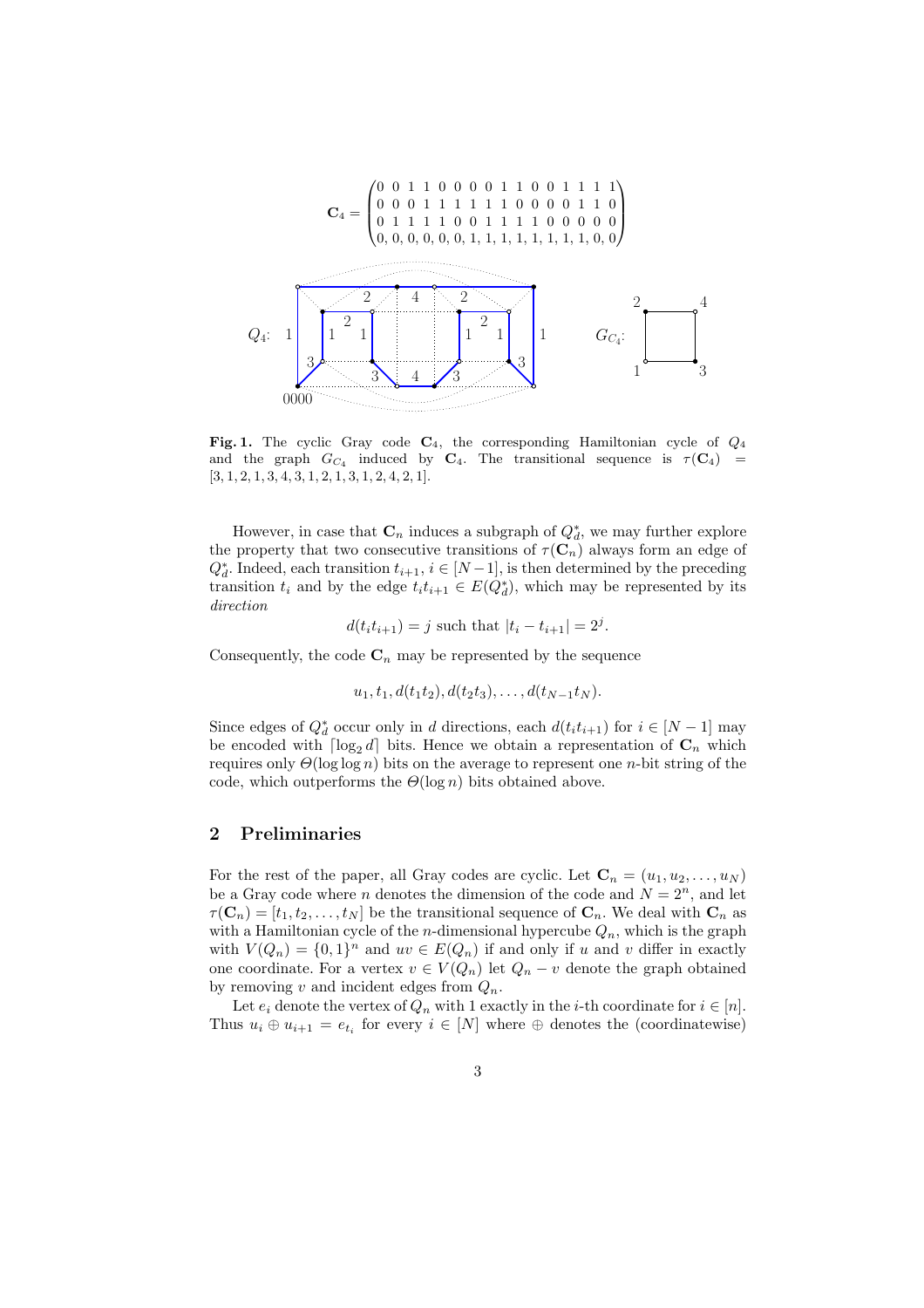addition modulo 2. Moreover, let  $e_{ij} = e_i \oplus e_j$  for distinct  $i, j \in [n]$ . The elements of  $[n]$  are called *directions*.

Let  $\mathbf{C}_n^R = (u_N, \dots, u_2, u_1)$  denote the Gray code  $\mathbf{C}_n$  in reverse order. Similarly, for any path  $P = (v_1, v_2, \dots, v_m)$  of  $Q_n$ , let  $P^R = (v_m, \dots, v_2, v_1)$  denote the reverse of P. The notion of transitional sequences and induced graphs can be naturally extended to paths as follows. We define  $\tau(P) = [p_1, p_2, \ldots, p_{m-1}]$ where  $p_i$  for  $i \in [m-1]$  is the coordinate in which  $v_i$  and  $v_{i+1}$  differ, and the graph  $G_P$  induced by P by

$$
V(G_P) = [n] \text{ and } E(G_P) = \{p_i p_{i+1} \mid i \in [m-2]\}.
$$

Note that for cycles, the transitional sequence is considered to be cyclic, whereas for paths it is not.

Let  $T = [t_1, t_2, \ldots, t_m]$  be a (cyclic) transitional sequence of a path  $(u_1, u_2, \ldots, u_{m+1})$  (resp. of a cycle  $(u_1, u_2, \ldots, u_m)$ ). We say that T contains a segment  $S = [s_1, s_2, \ldots, s_k]$  if there is  $j \in [m-k]$  (resp.  $j \in [m]$ ) such that

$$
s_i = t_{i+j-1} \text{ for all } i \in [k].
$$

Furthermore, if k is even, we say that S is centered at a vertex  $u_{i+k/2}$ . For example,  $\tau(\mathbf{C}_4)$  on Figure 1 contains a segment [2, 1, 3, 1] centered at  $u_1 = 0000$ .

We say that a direction  $t$  is repeating in a transitional sequence  $T$ , if  $T$ contains a segment  $[t, x, t]$  for some x.

Let  $\pi : [n] \to [n]$  be a permutation and  $w = (w_1 w_2 \cdots w_n) \in \{0,1\}^n$  be a vector called translation. It is well known that the mapping  $\varrho: V(Q_n) \to V(Q_n)$ given by

$$
\varrho(u_1u_2\cdots u_n)=(v_1v_2\cdots v_n)\text{ such that }v_i=u_{\pi(i)}\oplus w_i\text{ for every }i\in[n]\quad(2.1)
$$

is an automorphism of  $Q_n$ . Moreover, for every automorphism  $\varrho$  of  $Q_n$  there exist unique  $\pi$  and w such that  $\rho$  is given by (2.1). That is, every hypercube automorphism is composed of a unique permutation of coordinates and a unique translation. The translation determines where the vertex  $\mathbf{0} = (00 \cdots 0)$  is mapped, i.e.  $\rho(\mathbf{0}) = w.$ 

The hypercube  $Q_n$  may be expressed as a Cartesian product  $Q_n = Q_k \Box Q_{n-k}$ for  $1 \leq k < n$ . Every vertex  $v \in V(Q_n)$  is then represented as a pair  $v =$  $(v_1, v_2)$  where  $v_1 \in V(Q_k)$  and  $v_2 \in V(Q_{n-k})$ . The subgraph of  $Q_n$  induced on vertices  $(v_1, v_2)$  for all  $v_1 \in V(Q_k)$  and fixed  $v_2 \in V(Q_{n-k})$  is called a *subcube* and denoted by  $Q_k(v_2)$ . Clearly,  $Q_k(v_2)$  is isomorphic to  $Q_k$ . Thus,  $Q_n$  may be viewed as  $Q_{n-k}$  in which every vertex  $v_2 \in V(Q_{n-k})$  corresponds to the subcube  $Q_k(v_2)$  and every edge  $v_2v_3 \in E(Q_{n-k})$  corresponds to the collection of edges  $(v_1, v_2)(v_1, v_3)$  for all  $v_1 \in V(Q_k)$ .

In particular, the graph  $Q_{d+1}^*$  defined in the previous section can be decomposed into two subcubes denoted by  $Q_d^A$  and  $Q_d^B$  induced on the sets  $A =$  $\{1, 2, \ldots, n\}$  and  $B = \{n+1, n+2, \ldots, 2n\}$ . Note that by the definition, every vertex  $i \in A$  of  $Q_d^A$  is joined in  $Q_{d+1}^*$  only with the vertex  $n + i \in B$  of  $Q_d^B$ .

Let  $G_{C_n}$  be the graph induced by the Gray code  $\mathbf{C}_n$ . A transition  $t_j$  where  $j \in [N]$  is critical for  $G_{C_n}$  if at least one of the edges  $t_{j-1}t_j$ ,  $t_jt_{j+1} \in E(G_{C_n})$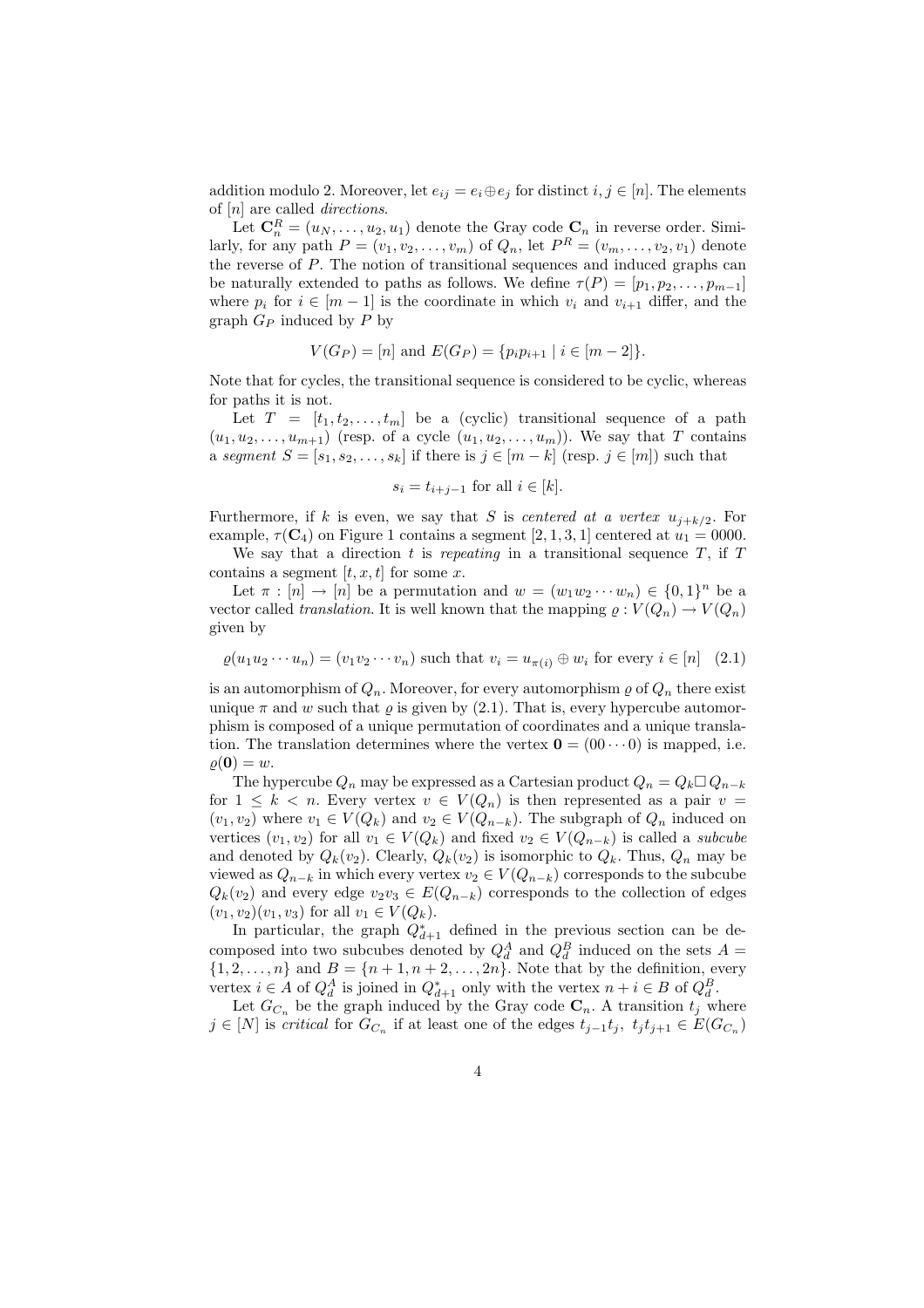is induced by no other pair of consecutive transitions in  $\tau(\mathbf{C}_n)$ , i.e.  $E(G_{C_n}) \neq$  $\{t_i t_{i+1} \mid i \in [N] \setminus \{j-1, j\}\}\.$  If we view the cycle  $\mathbf{C}_n$  in  $Q_n$  as a path  $\mathbf{P}_n$ , then  $\tau(\mathbf{C}_n) = [\tau(\mathbf{P}_n), t_N]$ . Thus, if  $t_N$  is not critical for  $G_{C_n}$ , we obtain that  $G_{P_n}=G_{C_n}.$ 

#### 3 Inducing the hypercube

In this section, we construct an *n*-bit Gray code  $\mathbb{C}_n$  for  $n = 2^d$  that induces the hypercube  $Q_d^*$ . The following lemma shows that under certain conditions, we may modify a Gray code so that the induced  $Q_d^*$  is preserved, and at the same time, a given segment of its transitional sequence is replaced by a new prescribed one.

**Lemma 3.1.** Let C be an n-bit Gray code with  $G_C = Q_d^*$  such that  $\tau(C_n)$ contains two disjoint occurrences of a segment  $[a, b, a, c]$  where  $a, b, c$  are distinct and  $n = 2<sup>d</sup>$ . Let S be a segment  $[x, y, x, z]$  or  $[z, x, y, x]$  where  $x, y, z$  are distinct and  $xy, xz \in E(G_C)$ , and let v be a vertex of  $Q_n$ . Then, there exists a Gray code **B** such that  $G_B = Q_d^*$ , each occurrence of  $[a, b, a, c]$  in  $\tau(C)$  is replaced by S in  $\tau(\mathbf{B})$ , and one of them is centered at the vertex v.

*Proof.* We assume that  $S = [x, y, x, z]$ , otherwise we proceed with  $S<sup>R</sup>$  and obtain  $\mathbf{B}^R$ , so by changing the direction we get **B**. Let one occurrence of [a, b, a, c] be centered at a vertex  $u \in V(Q_n)$ . Since  $ab, ac \in E(G_C)$  and  $G_C = Q_d^*$ , we can extend the mapping  $\pi(a) = x$ ,  $\pi(b) = y$ ,  $\pi(c) = z$  to a permutation  $\pi : [n] \to [n]$ such that  $\pi$  is an automorphism of  $G_C$ . Consider the automorphism  $\varrho$  of  $Q_n$  given by (2.1) with the permutation  $\pi$  and a translation vector  $w = (w_1w_2 \cdots w_n) \in$  $\{0,1\}^n$  such that  $w_i = u_{\pi(i)} \oplus v_i$  for all  $i \in [n]$ .

It follows directly by (2.1) that  $\varrho(u) = v$ , and furthermore,  $\varrho$  maps the subsequence  $(u \oplus e_{ab}, u \oplus e_b, u, u \oplus e_a, u \oplus e_{ac})$  of the code **C** to

$$
\varrho(u\oplus e_{ab},u\oplus e_b,u,u\oplus e_a,u\oplus e_{ac})=(v\oplus e_{xy},v\oplus e_y,v,v\oplus e_x,v\oplus e_{xz}).
$$

Hence, for the *n*-bit Gray code  $\mathbf{B} = \varrho(\mathbf{C})$ , each occurrence of [a, b, a, c] in  $\tau(C)$  is replaced by S in  $\tau(B)$ , and one of them is centered at the vertex v. Moreover, for every  $p, q \in [n]$ ,

 $pq \in E(G_B)$  if and only if  $\pi^{-1}(p)\pi^{-1}(q) \in E(G_C)$  if and only if  $pq \in E(G_C)$ .

The first equivalence holds by the definition of  $\rho$ , the latter holds since  $\pi$  in an automorphism of  $G_C$ . It follows that also **B** induces  $G_C = Q_d^*$ . This establishes the lemma. ⊓⊔

Now we state one of our main results. Note that the last part of the following theorem (on repeating directions) is only needed in the next section for a general dimension *n*.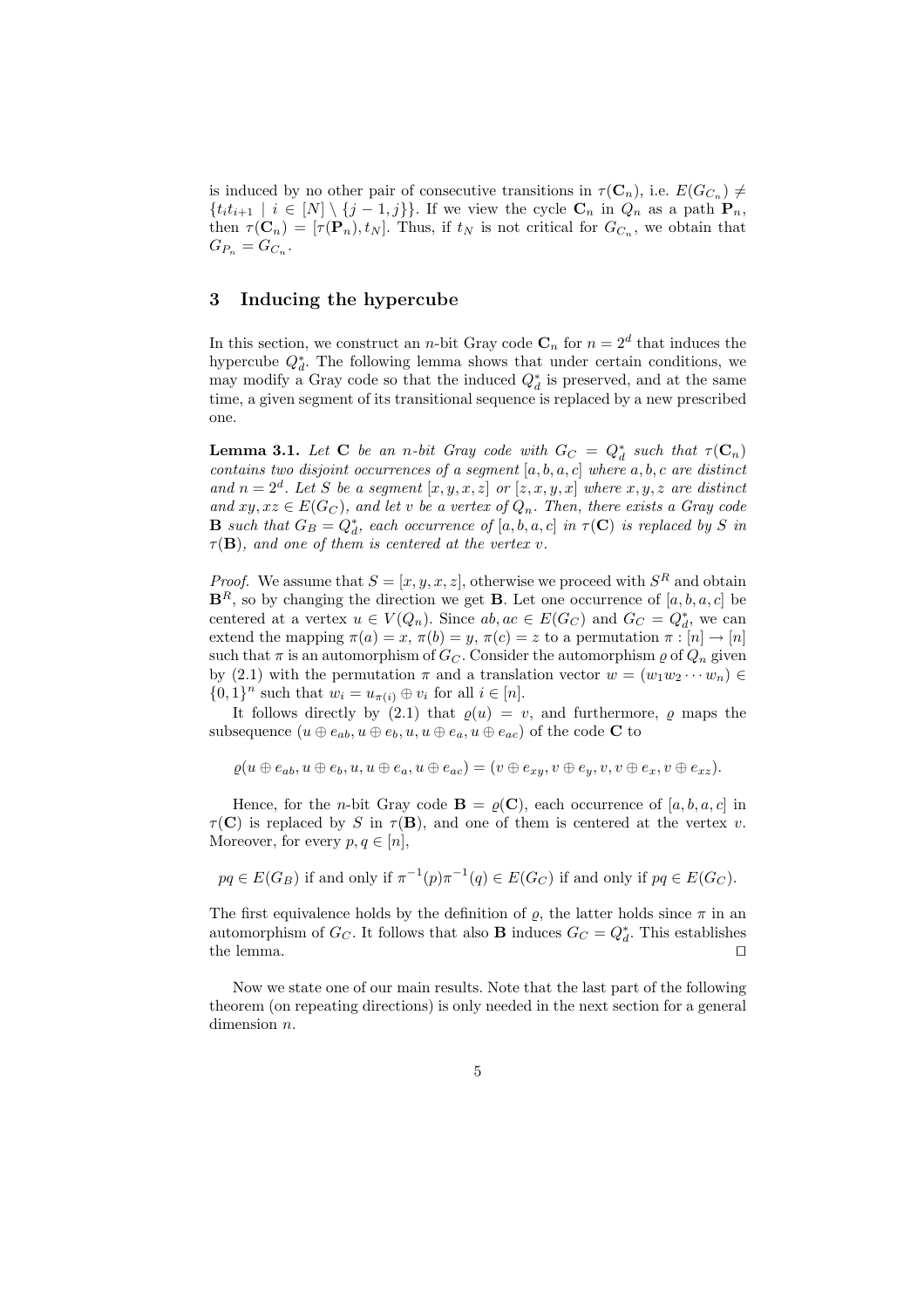**Theorem 3.1.** For every integer d, there exists an n-bit cyclic Gray code  $\mathbf{C}_n$ ,  $n = 2<sup>d</sup>$ , such that  $G_{C_n} = Q_d^*$ . Moreover, for  $d > 1$  and  $\tau(\mathbf{C}_n) = [T, t_N]$ , the transition  $t_N$  is not critical for  $G_{C_n}$ , T contains two disjoint occurrences of some segment [a, b, a, c], and every direction from  $[n-1]$  is repeating in T.

*Proof.* We argue by induction on d. For  $d = 1$  the statement is trivial. For  $d = 2$ consider the 4-bit Gray code  $\mathbb{C}_4$  given on Figure 1. Observe that  $G_{C_4} = Q_2^*$  and for  $\tau(\mathbf{C}_4) = [T, t_N]$ , the transition  $t_N$  is not critical for  $G_{C_4}$ , T contains two disjoint occurrences of the segment  $[1, 2, 1, 3]$ , and T contains segments  $[1, 2, 1]$ ,  $[2, 4, 2]$ , and  $[3, 4, 3]$ , so the directions 1, 2, and 3 are repeating in  $T$ .

Now we assume that the statement holds for  $d > 1$  and we prove it for  $d + 1$ . Let  $n = 2^d$  and  $N = 2^n$ .

The idea of the proof is as follows. We view  $Q_{2n}$  as a Cartesian product  $Q_{2n} = Q_n \Box Q_n$ . First, we interconnect the copies  $(0^n, u)$  of a vertex  $0^n$  in all subcubes  $Q_n(u)$  for  $u \in V(Q_n)$  by a path P which induces  $Q_d^B$  on vertices  $B =$  ${n+1,\ldots,2n}$ . Then, in each subcube  $Q_n(u)$  we find a Hamiltonian path  $R(u)$ of  $Q_n(u) - (0^n, u)$  which induces  $Q_d^A$  on vertices  $A = \{1, \ldots, n\}$ . Moreover, by Lemma 3.1 we can choose the path  $R(u)$  so that  $R(u)$  joins prescribed neighbors of  $(0^n, u)$ , and its first and last edge are of prescribed directions. This assures that we can interconnect these paths together into a Hamiltonian cycle of  $Q_{2n}$ , and when we do so, the newly induced edges are only between  $i \in V(Q_d^A)$  and  $n + i \in V(Q_d^B)$ . See Figure 2 for an illustration. Note that the bold green paths  $R(u)$ 's are connected by dash-dotted red edges between the subcubes  $Q_n(u)$ 's, and the dashed blue path P is connected with  $R(u_1)$  and  $R(u_N)$ .

By the induction hypothesis, let  $\mathbf{C}_n = (u_1, u_2, \dots, u_N)$  be an *n*-bit Gray code such that  $G_{C_n} = Q_d^*$  and for  $\tau(\mathbf{C}_n) = [T, t_N]$ ,  $t_N$  is not critical for  $G_{C_n}$ ,  $T$ contains two disjoint occurrences of some segment  $S = [a, b, a, c]$ , one centered at a vertex u, and every direction from  $[n-1]$  is repeating in T.

First, we interconnect the copies of the vertex  $0^n$  in each subcube  $Q_n(u_i)$  by a path

$$
P = (0^n, u_1), (0^n, u_2), \dots, (0^n, u_N). \tag{3.1}
$$

Since P will be a part of  $C_{2n}$ , T contains two disjoint occurrences of  $S =$ [a, b, a, c], and every direction of  $[n-1]$  is repeating in T, it follows that  $\tau(\mathbf{C}_{2n})$ will contain two disjoint occurrences of  $[a + n, b + n, a + n, c + n]$ , and every direction from  $\{n+1, n+2, \ldots, 2n-1\}$  will be repeating in  $\tau(\mathbf{C}_{2n})$ .

Second, we claim that there exists a sequence  $\sigma(\mathbf{C}_n) = [s_1, s_2, \ldots, s_{N-1}]$  such that

- (a)  $t_i s_i \in E(G_{C_n})$  for every  $1 \leq i \leq N$ , and
- (b) either  $t_i = s_{i-1}$  or  $s_i = t_{i-1}$  for every  $1 < i < N$ .

Such a sequence can be found as follows. Note that  $\deg_{G_{C_n}}(t_i) = d \geq 2$  for every  $i \in [n]$ . For  $i = 1$ , we choose  $s_i$  arbitrarily such that  $t_i s_i \in E(G_{C_n})$ . Now assume  $1 < i < N$ . If  $t_i = s_{i-1}$ , then we choose  $s_i$  such that  $s_i \neq t_{i-1}$  and  $t_i s_i \in E(G_{C_n})$ . If  $t_i \neq s_{i-1}$ , then we put  $s_i = t_{i-1}$  and observe that  $t_i s_i \in E(G_{C_n})$  since  $t_{i-1}t_i \in E(G_{C_n})$ . Thus both (a) and (b) hold.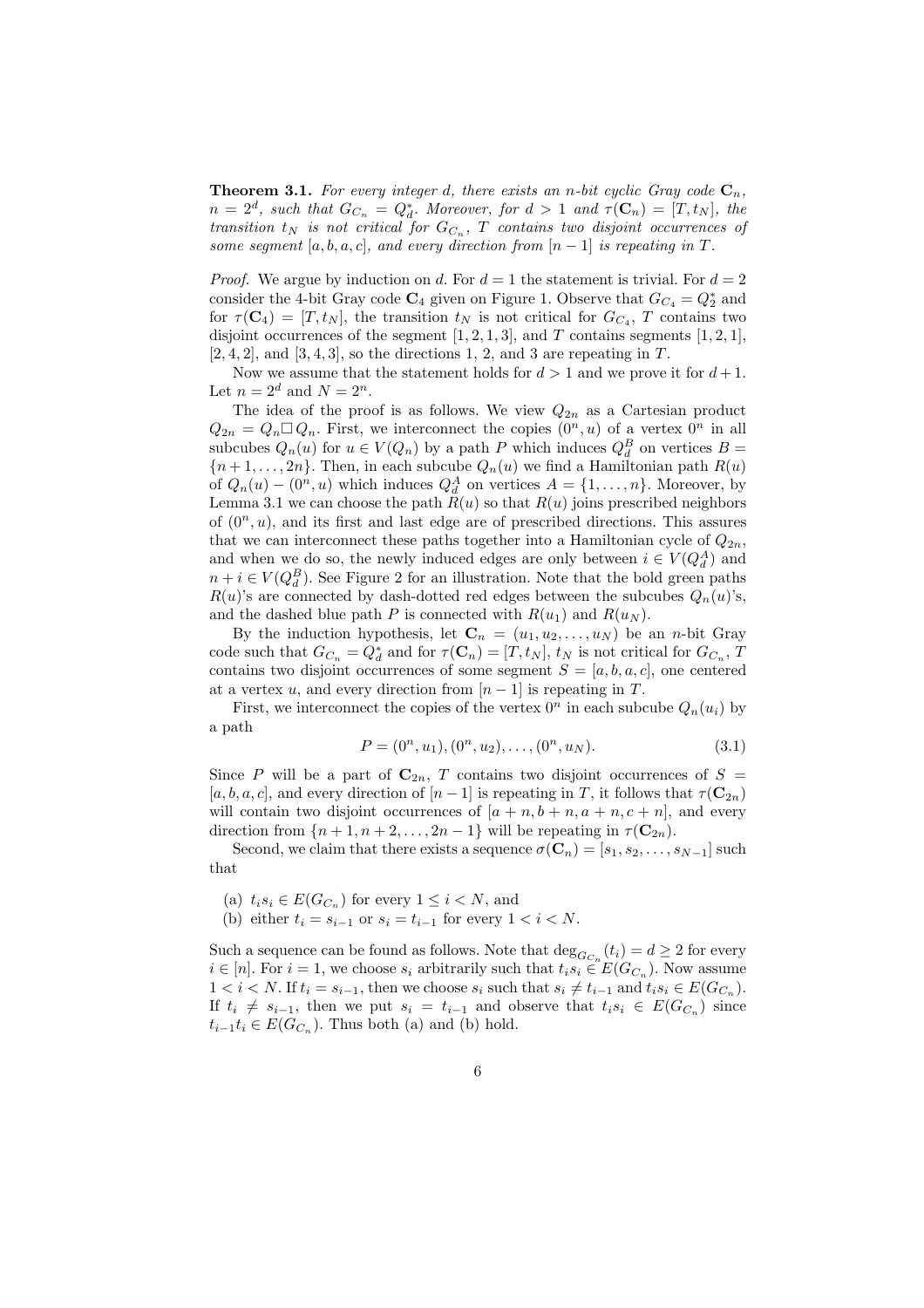

Fig. 2. The example for  $\boldsymbol{\beta}$  $= 2$  illustrating the construction of the code  $\mathbf{C}_{2n}$ in  $Q_{2n}$ . For the transitional sequence  $\tau(\mathbf{C}_4) = [3,$ <sup>1</sup>, <sup>2</sup>, <sup>1</sup>, ىي <sup>4</sup>, ىب <sup>1</sup>, <sup>2</sup>, <sup>1</sup>, ىب <sup>1</sup>, <sup>2</sup>, <sup>4</sup>, ب. 1] we may choose  $\sigma(\mathbf{C}_4) = [1,$ <sup>2</sup>, <sup>4</sup>, <sup>2</sup>, <sup>1</sup>, ىي <sup>1</sup>, بي. <sup>4</sup>, <sup>2</sup>, <sup>1</sup>, <sup>2</sup>, <sup>4</sup>, بي  $\frac{4}{5}$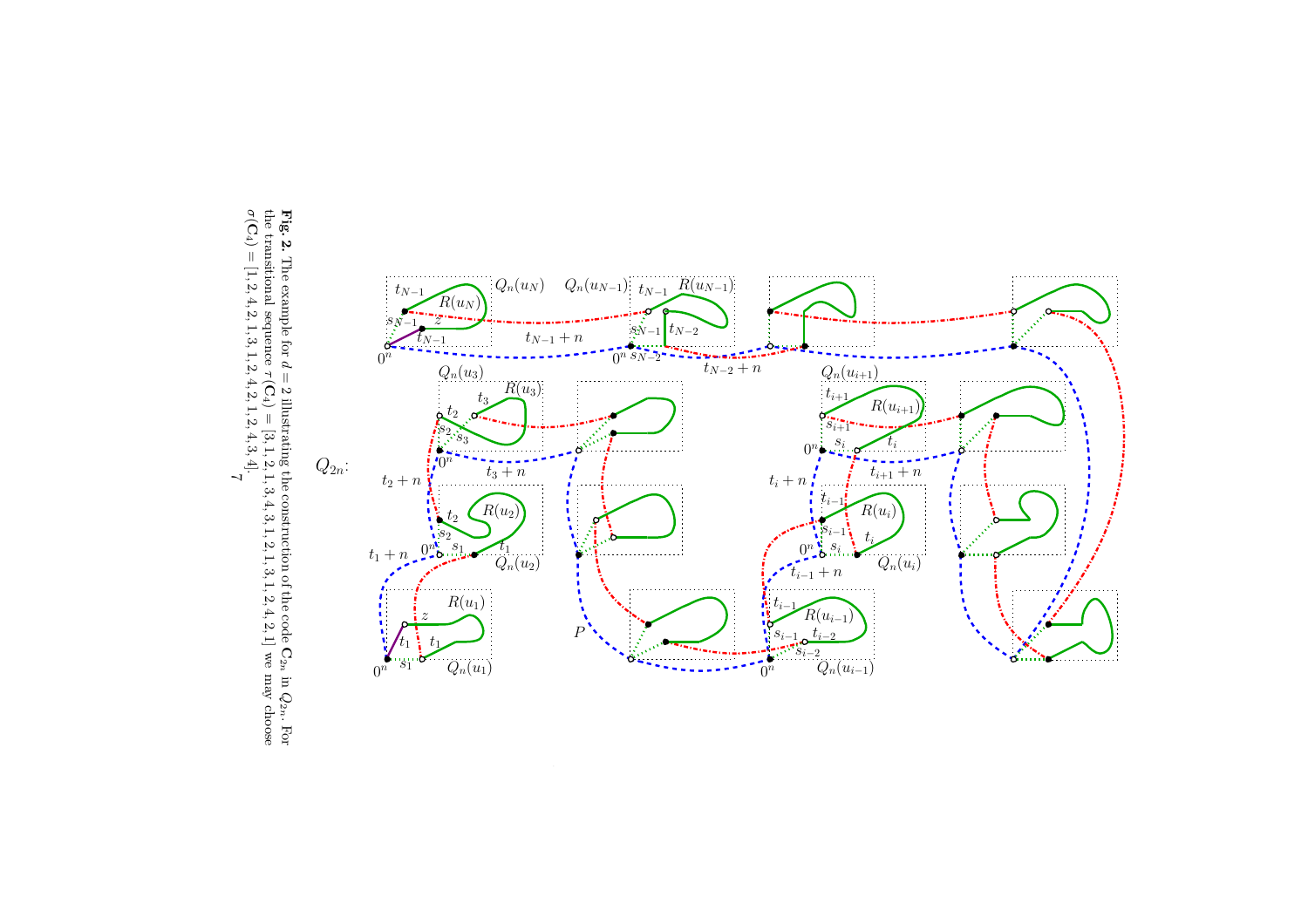The sequence  $\sigma(\mathbf{C}_n)$  determines the endvertices of paths  $R(u_i)$  as described below. Note that from (a) and (b) we have that  $s_{i-1}s_i \in E(G_{C_n})$  for every  $1 < i < N$ . In each subcube  $Q_n(u_i)$  we find a Hamiltonian path  $R(u_i)$  of  $Q_n(u_i) - (0^n, u_i)$  as follows:

(i) For  $i = 1$  we apply Lemma 3.1 for a vertex  $v = 0^n$  and a segment  $S =$  $[t_1, s_1, t_1, z]$  where  $z \neq s_1$  such that  $t_1z \in E(G_{C_n})$ . Let **B** be the obtained Gray code containing  $S$  centered at  $v$ . By removing  $v$  from  $B$  we get a Hamiltonian path  $R(u_1)$  of  $Q_n(u_1) - (0^n, u_1)$ 

$$
R(u_1) = (e_{t_1}, u_1), (e_{t_1z}, u_1), \dots, (e_{t_1s_1}, u_1), (e_{s_1}, u_1). \tag{3.2}
$$

(ii) For  $1 < i < N$  we proceed similarly, but we apply Lemma 3.1 for  $v = 0^n$ and  $S = [t_i, s_i, s_{i-1}, t_{i-1}]$ . Note that by (a) and (b), the conditions of the lemma are satisfied. Again, let  $\bf{B}$  be the obtained Gray code containing S centered at v. By removing v from **B** we get a Hamiltonian path  $R(u_i)$  of  $Q_n(u_i) - (0^n, u_i)$ 

$$
R(u_i) = (e_{s_{i-1}}, u_i), (e_{s_{i-1}t_{i-1}}, u_i), \dots, (e_{s_i t_i}, u_i), (e_{s_i}, u_i). \tag{3.3}
$$

(*iii*) For  $i = N$  we apply Lemma 3.1 for  $v = 0^n$  and  $S = [z, t_{N-1}, s_{N-1}, t_{N-1}]$ where  $z \neq s_{N-1}$  and  $t_{N-1}z \in E(G_{C_n})$ . Similarly as above, we get a Hamiltonian path  $R(u_N)$  of  $Q_n(u_N) - (0^n, u_N)$ 

$$
R(u_N) = (e_{s_{N-1}}, u_N), (e_{s_{N-1}t_{N-1}}, u_N), \ldots, (e_{zt_{N-1}}, u_N), (e_{t_{N-1}}, u_N). \quad (3.4)
$$

Recall that  $R^R$  denotes the reverted R. Clearly, the following sequence is a 2n-bit Gray code:

$$
C_{2n} = P, R^{R}(u_N), R^{R}(u_{N-1}), \ldots, R^{R}(u_2), R^{R}(u_1).
$$

Next, we verify that  $\mathbf{C}_{2n}$  induces  $Q_{d+1}^*$ . We have

$$
\tau(\mathbf{C}_{2n}) = [\tau(P), t_{N-1}, \ \tau(R^{R}(u_N)), t_{N-1} + n, \ \tau(R^{R}(u_{N-1})), t_{N-2} + n, \\ \dots, t_2 + n, \ \tau(R^{R}(u_2)), t_1 + n, \ \tau(R^{R}(u_1)), t_1].
$$

Since  $t_N$  is not critical for  $G_{C_n}$ , we have by (3.1) that  $\tau(P)$  induces the subcube  $Q_d^B \cong Q_d^*$  of  $G_{C_{2n}}$  on vertices  $B = \{n+1, n+2, \ldots, 2n\}$ . Furthermore, no other edge is induced between two vertices of B since  $\tau(\mathbf{C}_{2n})$  contains no two consecutive transitions from B other than those in  $\tau(P)$ .

Moreover, we show that  $\tau(R^R(u_i))$  for every  $i \in [N]$  induces the subcube  $Q_d^A \cong Q_d^*$  of  $G_{C_{2n}}$  on vertices  $A = \{1, 2, ..., n\}$ . This follows from the fact that in each of the cases  $(i)$ – $(iii)$  above,  $G_B = Q_d^*$  and  $\tau(\mathbf{B})$  contains two occurrences of the segment S. In addition, no other edge is induced between two vertices of A since  $\tau(\mathbf{C}_{2n})$  contains no two consecutive transitions from A other than those in  $\tau(R^R(u_i))$  for some  $i \in [N]$ .

Finally, observe by  $(3.1)$ – $(3.4)$  that the remaining edges of  $G_{C_{2n}}$  are joining vertices i and  $n + i$  for some  $i \in [n]$ , and for every  $i \in [n]$  there exists such edge since  $\tau(\mathbf{C}_n)$  contains all  $i \in [n]$ . Altogether, we obtain that  $G_{C_{2n}} = Q_{d+1}^*$ .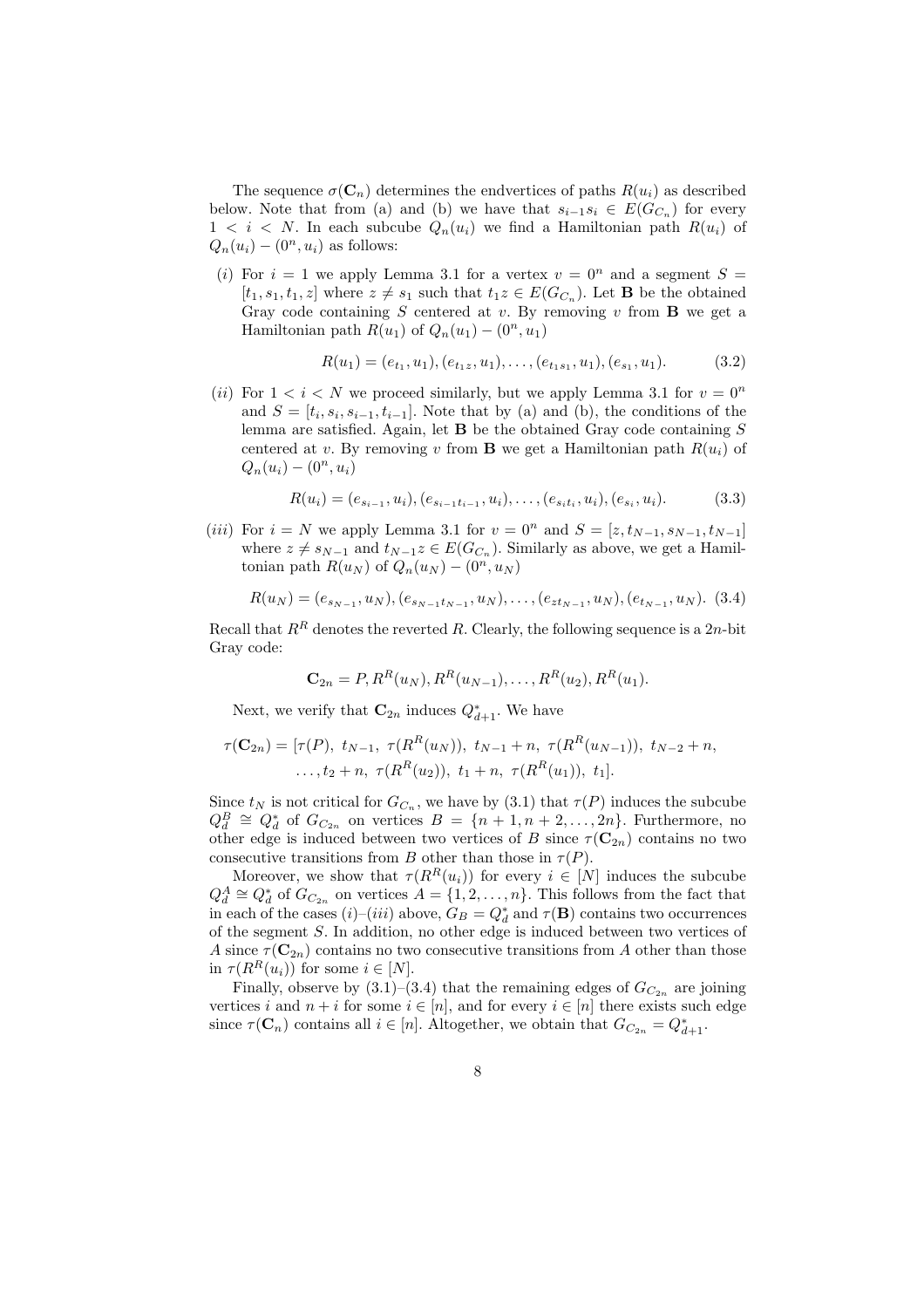To conclude the proof, it remains to verify the second part of the statement. Let  $\tau(\mathbf{C}_{2n}) = [t'_1, \ldots, t'_{N^2}] = [T', t'_{N^2}]$ . Since  $t'_{N^2-1} = z, t'_{N^2} = t_1$ , and  $t'_1 = t_1 + n$ , observe that the transition  $t'_{N^2}$  is not critical for  $G_{C_{2n}}$ , since the edge  $zt_1 \in$  $E(Q_d^B)$  is induced by  $\tau(R^R(u_i))$  for any  $i \in [n]$ , and the edge of  $G_{C_{2n}}$  joining  $t_1$ and  $t_1 + n$  is induced also by transitions  $t'_{N^2-N} = t_1$  and  $t'_{N^2-N+1} = t_1 + n$ .

Furthermore,  $T'$  contains  $\tau(P)$ . Consequently,  $T'$  contains two disjoint occurrences of a segment  $[a + n, b + n, a + n, c + n]$ , and every direction from  ${n+1, n+2,..., 2n-1}$  is repeating in T'. In addition, T' contains the segments  $[t_1, t_1 + n, t_1], [t_2, t_2 + n, t_2], \ldots, [t_{N-1}, t_{N-1} + n, t_{N-1}].$  Hence, the directions  $D = \{t_1, \ldots, t_{N-1}\}\$ are repeating in T'. Clearly  $D = [n]$  since every direction from [n] appears at least twice in  $\tau(\mathbf{C}_n) = [t_1, \ldots, t_{N-1}, t_N]$ . Therefore, every direction from  $[2n-1]$  is repeating in  $T'$ . ⊓⊔

#### 4 General dimension

In this section, we generalize Theorem 3.1 for an arbitrary dimension  $n$ . More precisely, we construct a Gray code inducing a subgraph of  $Q_d^*$  for the smallest  $d$  possible.

**Theorem 4.1.** For every integer  $n \geq 1$ , there exists an n-bit cyclic Gray code  $\mathbf{C}_n$  such that  $G_{C_n} \subseteq Q_{\lceil \log_2 n \rceil}^*$ . Moreover, if  $n \geq 4$  and  $n = 2^d + k$  where  $0 \leq k \leq 2^d - 2$ , then every direction from  $\{k+1,\ldots,2^d-1\}$  is repeating in  $\tau(\mathbf{C}_n)$ .

*Proof.* We argue by induction on  $k$ . By Theorem 3.1, the statement holds if  $n = 2<sup>d</sup>$  for some integer d. If  $n = 1$  or  $n = 3$ , observe that the reflected codes  $\Gamma_1 = (0, 1)$  and  $\Gamma_3 = (000, 001, 011, 010, 110, 111, 101, 100)$  from (1.1) induce a subgraph of  $Q_0^*$  and  $Q_2^*$ , respectively.

Now we have  $n = 2^d + k$  where  $d > 1$  and  $1 < k < 2^d$ , so  $\lceil \log_2 n \rceil$  $d+1$ . By the induction hypothesis, there is an  $(n-1)$ -bit Gray code  $C_{n-1}$ inducing a subgraph of  $Q_{d+1}^*$  such that every direction from  $D = \{k, \ldots, 2^d - 1\}$ is repeating in  $\tau(\mathbf{C}_{n-1})$ . That is, for every  $t \in D$  the transitional sequence  $\tau(\mathbf{C}_{n-1}) = [t_1, \ldots, t_{N/2}]$  where  $N = 2^n$  contains a segment  $[t, x, t]$  for some  $x \in [n-1]$ . We may assume that

$$
t_{N/2-1} = k, \ t_{N/2} = x, \ t_1 = k,\tag{4.1}
$$

otherwise we shift the code  $\mathbf{C}_{n-1}$  so that the segment  $[k, x, k]$  appears at this position.

We define the Gray code  $\mathbf{C}_n$  schematically as in (1.1),

$$
\mathbf{C}_n = 0\mathbf{C}_{n-1}, 1\mathbf{C}_{n-1}^R. \tag{4.2}
$$

From  $(4.1)$  and  $(4.2)$  it follows that

$$
\tau(\mathbf{C}_n) = [k = t_1, \dots, t_{N/2-1} = k, n, t_{N/2-1} = k, \dots, t_1 = k, n].
$$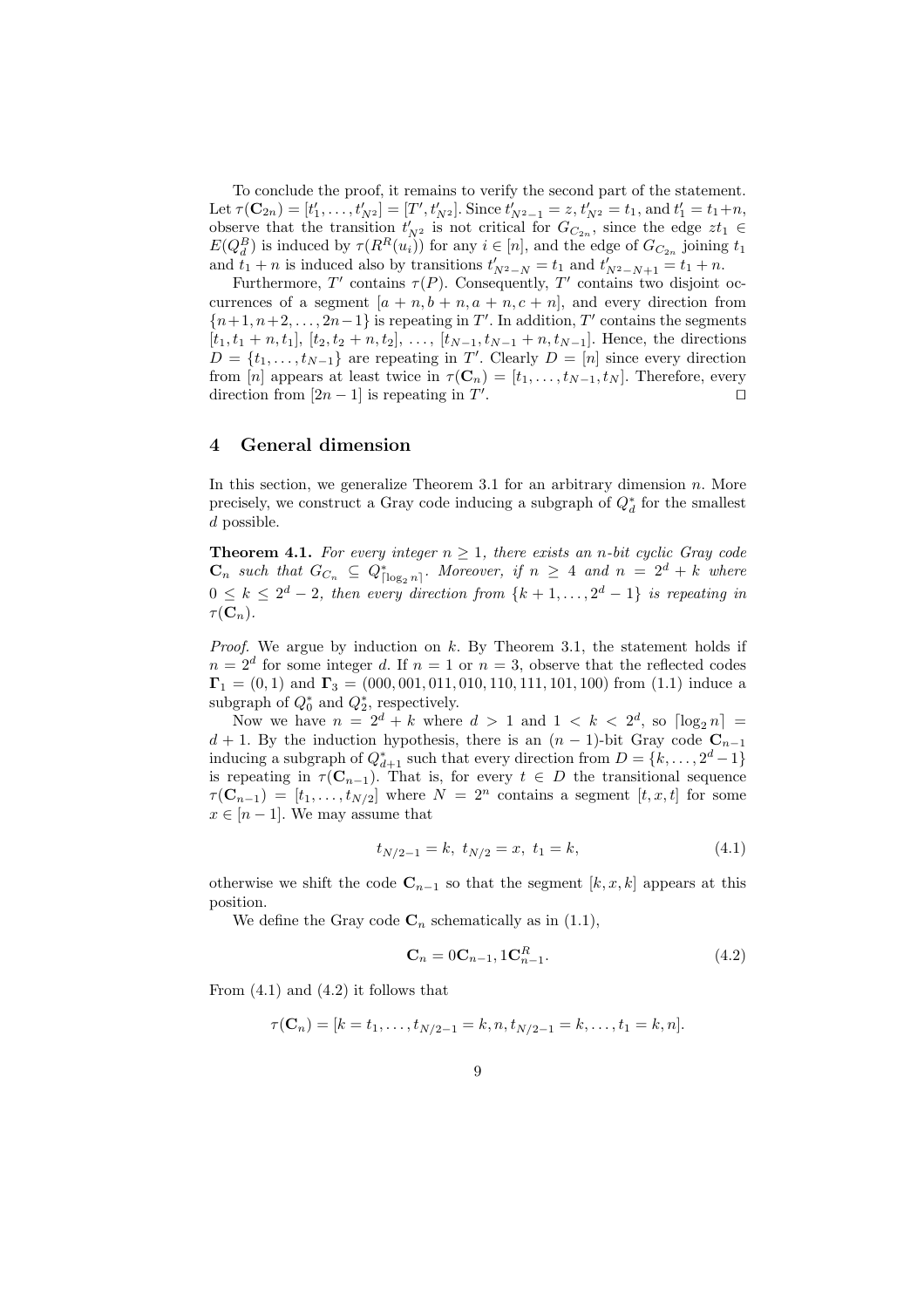Hence, for the graph  $G_{C_n}$  induced by  $\mathbf{C}_n$  we have that

$$
E(G_{C_n}) \subseteq E(G_{C_{n-1}}) \cup \{kn\}.
$$

Consequently,  $G_{C_n} \subseteq Q_{d+1}^*$  since  $G_{C_{n-1}} \subseteq Q_{d+1}^*$  and  $kn \in E(Q_{d+1}^*)$  because  $n - k = 2^d$ .

It remains to verify the second part of the statement. Observe that if  $S =$ [s, x, s] and  $T = [t, y, t]$  are segments of  $\tau(\mathbf{C}_{n-1})$  for some  $x, y \in [n-1]$  and distinct repeating transitions  $s, t \in D$ , then S and T must be disjoint. Therefore, since every direction from D is repeating in  $\tau(\mathbf{C}_{n-1})$  and by (4.1), it follows that every direction from  $D \setminus \{k\}$  is repeating in  $[t_1, \ldots, t_{N/2} - 1]$ , which is a segment of  $\tau(\mathbf{C}_n)$ . □

#### 5 Concluding remarks

In this paper we have described a construction of a cyclic  $n$ -bit Gray code whose graph of transitions is a subgraph of the d-dimensional hypercube,  $d = \lceil \log_2 n \rceil$ . Note that the proofs of Theorem 3.1, which covers the case  $n = 2^d$ , and of Theorem 4.1, which covers the case  $2^{d-1} < n < 2^d$ , actually provide a description of a recursive algorithm which, given a positive integer  $n$ , constructs an  $n$ -bit code with the desired property. The running time of the algorithm may be bounded by  $O(N \log N)$  where N is the output size.

As mentioned in the introduction, our variant of Gray codes allows for a more space-saving representation compared to Gray codes in general. This suggests that it may be reasonable to inspect other data compression applications where the reflected Gray code  $\Gamma_n$  is traditionally used.

In particular, consider the problem of compressing a set  $\{s_1, s_2, \ldots, s_k\}$  of  $n$ -bit strings whose order is irrelevant, which arises in the context of compressing bitmap indices of large databases. Efficient methods developed for this purpose [13], which allow performing logical operations on uncompressed bitmaps and therefore faster query processing, are based on a technique known as *run length* encoding: putting strings into rows of a matrix, replace repeated runs of consecutive 0's and 1's in the columns by their lengths.

In order to improve the compression rate, one needs to minimize the number of runs, which leads to the problem of finding a permutation  $\pi : [n] \to [n]$  which minimizes the sum

$$
\sum_{i=1}^{k-1} d_H(s_{\pi(i)}, s_{\pi(i+1)}) \tag{5.1}
$$

where  $d_H$  stands for the Hamming distance. In the extremal case that  $k = 2^n$ , the optimal solution to  $(5.1)$  is provided by an *n*-bit Gray code. Unfortunately, the problem (5.1) in the general case  $k < 2<sup>n</sup>$  is known to be NP-complete [2]. A popular heuristic that has been used to find an approximate solution [5, 6] orders the strings in such a way that  $\pi(i) < \pi(j)$  if  $s_{\pi(i)}$  precedes  $s_{\pi(j)}$  in the reflected Gray code  $\Gamma_n$ . However, in the experimental results performed on real-life datasets [4], the  $\Gamma_n$  code reordering was outperformed by a simple